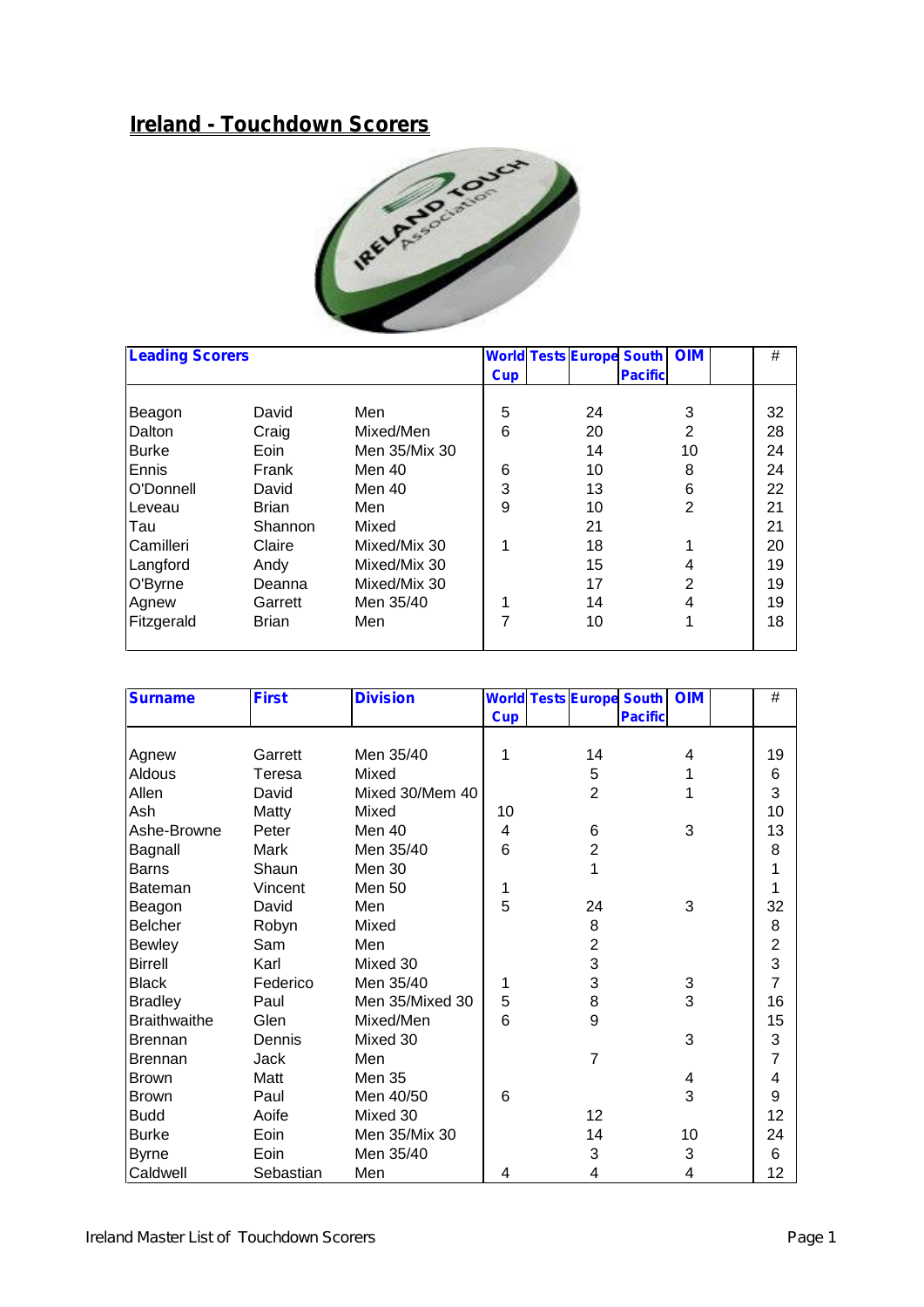| <b>Surname</b> | <b>First</b> | <b>Division</b>  |                | <b>World Tests Europe South</b> |                | <b>OIM</b>     | $\overline{\#}$ |
|----------------|--------------|------------------|----------------|---------------------------------|----------------|----------------|-----------------|
|                |              |                  | <b>Cup</b>     |                                 | <b>Pacific</b> |                |                 |
| Callanan       | Paul         | Men 40           |                | $\overline{2}$                  |                |                | $\overline{2}$  |
| Camilleri      | Claire       | Mixed/Mix 30     | 1              | 18                              |                | 1              | 20              |
| Carroll        | Liam         | Men 40           |                | $\overline{2}$                  |                |                | $\overline{c}$  |
| Clancy         | Dermot       | Men 30           |                |                                 |                | 1              | 1               |
| Clinch         | Harvey       | Men              |                |                                 |                | 1              | 1               |
| Coen           | Michelle     | Women 27         |                | 1                               |                |                | 1               |
| Coffey         | Matthew      | Men              |                | $\overline{\mathbf{4}}$         |                |                | 4               |
| Comerford      | Elizabeth    | Mixed            |                |                                 |                | 1              | 1               |
| Condron        | David        | Mixed/Men        | 3              | 7                               |                | 4              | 14              |
| Conway         | Fergus       | Men 40           | $\overline{2}$ | 8                               |                |                | 10              |
| Corcoran       | Maria        | Women 27         |                | 1                               |                |                | 1               |
| Corcoran       | Nicola       | Women 27         |                | 7                               |                |                | 7               |
| Corcoran       | Nicola M     | Women 27         |                | 3                               |                |                | 3               |
| Costello       | Ceire        | Women            |                | 1                               |                |                | 1               |
| Creig          | Mike         | Mixed 30         |                |                                 |                | 3              | 3               |
| Cronly         | <b>Brian</b> | Men 40           |                | 1                               |                |                | 1               |
| Dalton         | Craig        | Mixed/Men        | 6              | 20                              |                | $\overline{2}$ | 28              |
| Daly           | Edwin        | Men 40           |                | 3                               |                |                | 3               |
| Darceaux       | <b>Boris</b> | Men 35           | 1              | 1                               |                | $\overline{2}$ | $\overline{4}$  |
| D'Arcy         | Shona        | Mixed II         |                | 1                               |                |                | 1               |
| Davies         | Michael      | Mix/Mix30/M35/40 | $\overline{2}$ | 9                               |                |                | 11              |
| Dawson-Squibb  | John Joe     | Mixed            |                | 6                               |                |                | 6               |
| De Paor        | Catriona     | Women/Wom27      |                | 3                               |                | 1              | 4               |
| Dempsey        | Ciaran       | Men 30/35        |                | 4                               |                | 1              | 5               |
| Devitt         | <b>Brian</b> | Men              | 1              | 12                              |                |                | 13              |
| Devitt         | Eddie        | Mixed/Men/Mix30  |                | 10                              |                | 6              | 16              |
| Devlin         | Daragh       | Men              |                | 3                               |                |                | 3               |
| Devlin         | Emerson      | Men 35           |                | $\overline{2}$                  |                |                | $\overline{c}$  |
| Devlin         | Les          | Men 40           |                | 4                               |                |                | 4               |
| Doherty        | Charlie      | Men 50           | 2              |                                 |                |                | $\overline{2}$  |
| Dowling        | David        | Men 35/40        | $\overline{2}$ | 10                              |                |                | 12              |
| Dowling        | Simon        | Men 40           |                | $\overline{2}$                  |                |                | $\overline{2}$  |
| Doyle          | Abigail      | Mixed/Mix30      | 6              | 4                               |                | $\overline{2}$ | 12              |
| Doyle          | Christopher  | Men 35           | 1              |                                 |                |                | 1               |
| Doyle          | Kieran       | Men              | 3              |                                 |                |                | 3               |
| Eaton-Evans    | Jimmy        | Men 30           |                | 1                               |                |                | 1               |
| Elliot         | Philip       | Men 40           |                | 1                               |                | $\overline{c}$ | 3               |
| English        | Eavan        | Mix30/Wom/W27    |                | 6                               |                |                | 6               |
| Ennis          | Frank        | Men 40           | 6              | 10                              |                | 8              | 24              |
| Evans          | Jason        | Mixed            |                | 11                              |                |                | 11              |
| Fanning        | Garreth      | Men 35           | $\overline{2}$ | 5                               |                | 1              | 8               |
| Farinella      | Joe          | Men 35           |                |                                 |                | 1              | 1               |
| Fay            | Gemma        | Women 27         |                | $\mathbf 5$                     |                |                | 5               |
| Finlay         | Scott        | Men              |                | 5                               |                |                | 5               |
| Finn           | Aidan        | Men 35           |                |                                 |                | $\overline{c}$ | $\overline{2}$  |
| Fitzgerald     | <b>Brian</b> | Men              | $\overline{7}$ | 10                              |                | 1              | 18              |
| Flood          | Eleanor      | Mixed 30/Wom     |                | 4                               |                |                | 4               |
| Gavin          | John         | Men              | $\overline{2}$ | 1                               |                |                | 3               |
| Gayle          | Robert       | Mixed II         |                | 1                               |                |                | 1               |
|                |              | Mixed 30         |                | $\overline{2}$                  |                |                | $\overline{2}$  |
| Gaynor         | Sinead       | Men 30           |                | 5                               |                |                | 6               |
| Gibney         | Ronan        |                  | $\overline{2}$ | 12                              |                | 1<br>3         | 17              |
| Gilbourne      | Peter        | Men 35/40        |                |                                 |                |                |                 |
| Gilmer         | Daniel       | Men              |                | 4                               |                |                | 4               |
| Gleeson        | John         | Men 40           |                | 6                               |                |                | 6               |
| Gleeson        | Johnny       | Men 40           | 4              | $\overline{7}$                  |                |                | 11              |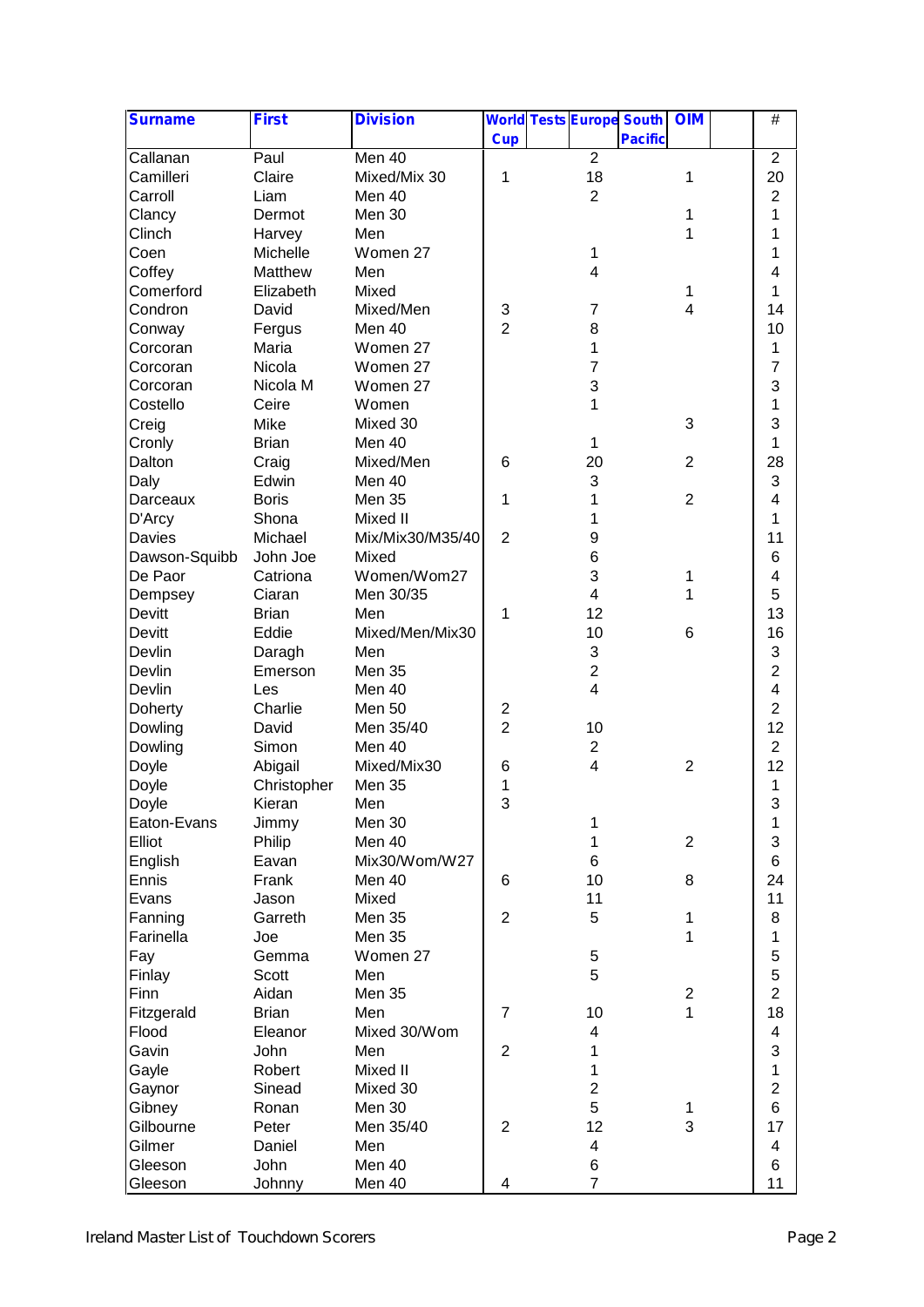| <b>Surname</b>           | <b>First</b> | <b>Division</b> |                                  | <b>World Tests Europe South</b> |                | <b>OIM</b>              | $\overline{\#}$         |
|--------------------------|--------------|-----------------|----------------------------------|---------------------------------|----------------|-------------------------|-------------------------|
|                          |              |                 | <b>Cup</b>                       |                                 | <b>Pacific</b> |                         |                         |
| Glenn                    | Alan         | Men             | 4                                | $\sqrt{3}$                      |                | $\mathbf{1}$            | 8                       |
| Gorman                   | Eimear       | Mixed 30        |                                  | 5                               |                | 3                       | 8                       |
| Gorman                   | James        | Men 35/Mix 30   | $\overline{\mathbf{c}}$          | 8                               |                | 5                       | 15                      |
| Gray                     | David        | Men 50          | $\overline{2}$                   |                                 |                |                         | $\overline{2}$          |
| Greene                   | Devin        | Mixed/Mix 30    |                                  | 15                              |                | $\overline{2}$          | 17                      |
| Griffin                  | Robert       | Men             |                                  | 5                               |                |                         | 5                       |
| Gunning                  | <b>Brian</b> | Mixed           | $\overline{2}$                   |                                 |                |                         | $\overline{2}$          |
| Hall                     | Elaine       | Women 27        |                                  | $\overline{2}$                  |                |                         | $\overline{c}$          |
| Hanby                    | Louise       | Women           |                                  |                                 |                | 1                       | 1                       |
| Hankins                  | Tim          | Men 35/Mix 30   |                                  | 5                               |                | $\overline{c}$          | 7                       |
| Haugh                    | Alan         | Men 30          |                                  | 3                               |                | 1                       | 4                       |
| Hayes                    | Stephen      | Men 40          | 5                                |                                 |                |                         | 5                       |
| Herangi                  | Peter        | Mixed II        |                                  | $\overline{2}$                  |                |                         | $\overline{2}$          |
| Hickey                   | Rory         | Men 40/50       | 6                                | 10                              |                | 1                       | 17                      |
| Homer                    | Clayton      | Men 35          | 1                                | 3                               |                |                         | 4                       |
| Huggard                  | Martin       | Men 40/50       | 1                                | 10                              |                | 1                       | 12                      |
| Huxham                   | Julie        | Mixed 30        |                                  | $\overline{2}$                  |                |                         | $\overline{2}$          |
| Iszeham                  | Jeffrey      | Mix/Men/Mix30   | 3                                | 10                              |                | $\overline{2}$          | 15                      |
| Jackman                  | Erik         | Mixed           |                                  | $\overline{2}$                  |                |                         | $\overline{2}$          |
| Jenkinson                | Anne-Marie   | Mixed 30        |                                  | 1                               |                |                         | 1                       |
| Johnson                  | Sven         | Men             | 3                                |                                 |                |                         | 3                       |
| Jones                    | Michael      | Men             | 5                                | $\overline{c}$                  |                |                         | $\overline{7}$          |
| Joyce                    | Anthea       | Wom/Mix30/W27   |                                  | 3                               |                | $\overline{2}$          | 5                       |
| Keane                    | Declan       | Men 30/Mix 30   |                                  | 16                              |                |                         | 16                      |
| Kehoe                    | David        | Men             |                                  | 4                               |                | $\overline{2}$          | 6                       |
| Kelly                    | Adam         | Men             |                                  | 4                               |                |                         | 4                       |
| Kelly                    | Luke         | Mixed           |                                  | 9                               |                |                         | 9                       |
| Kelly                    | Niamh        | Mixed/Mixed 30  | 8                                | $\overline{7}$                  |                |                         | 15                      |
| Keogh                    | Barry        | Men 40          | 4                                | 6                               |                |                         | 10                      |
| Kift                     | Edden-John   | Mixed           |                                  | 1                               |                |                         | 1                       |
| Langford                 | Andy         | Mixed/Mix 30    |                                  | 15                              |                | 4                       | 19                      |
| Leung                    | Nicholas     | Men/Mixed       | 1                                | $\overline{7}$                  |                | 1                       | 9                       |
| Leveau                   | <b>Brian</b> | Men             | 9                                | 10                              |                | $\overline{2}$          | 21                      |
| Luttig                   | Albert       | Men             |                                  | 4                               |                |                         | 4                       |
| MacHale                  | Jenny        | Mixed/Women 27  | $\overline{2}$                   | 1                               |                |                         | 3                       |
| Madden                   | Luke         | Men             |                                  | $\overline{c}$                  |                |                         | $\overline{2}$          |
| Madden                   | Marcus       | Mixed/Mixed 30  |                                  | 9                               |                | $\overline{\mathbf{c}}$ | 11                      |
| Mannion                  | Carmel       | Women/Wom27     |                                  | 1                               |                | 1                       | $\overline{c}$          |
| Markland                 | Colleen      | Women 27        |                                  | 1                               |                |                         | 1                       |
| Masterson                | Kevin        | Men             | 5                                | 4                               |                | 1                       | 10                      |
| Mays                     | Andrew       | Men             |                                  | 5                               |                |                         | 5                       |
| Mc Mullen                | Fraser       | Men             | 1                                |                                 |                |                         | 1                       |
| McAlese                  | Eamonn       | Men             | 6                                | $\overline{2}$                  |                |                         | 8                       |
| <b>McAllion</b>          |              | Men 40          | 1                                |                                 |                |                         | 1                       |
|                          | Seamus       |                 | 1                                |                                 |                |                         | 1                       |
| Mcbride<br><b>McCall</b> | Paul         | Men 50          |                                  |                                 |                |                         | $\overline{\mathbf{4}}$ |
|                          | James        | Men 40          |                                  | 4                               |                |                         | $\overline{7}$          |
| McCarthy                 | Jack         | Men             | 1                                | 6<br>1                          |                |                         |                         |
| McDonnell                | Jenny        | Women           |                                  |                                 |                |                         | 1                       |
| Mckenna                  | John         | Men 50          | $\overline{\mathbf{c}}$          |                                 |                |                         | $\overline{c}$          |
| McKenna                  | Simon        | Men 40          | $\overline{c}$<br>$\overline{2}$ | 3                               |                |                         | 5                       |
| McLachlan                | Ashley       | Mixed/Mixed 30  |                                  | 6                               |                |                         | 8                       |
| McMullen                 | Fraser       | Men             |                                  | 12                              |                |                         | 12                      |
| McVeigh                  | Cahal        | Men 30          |                                  | $\overline{2}$                  |                |                         | $\overline{c}$          |
| Milne                    | Jonathon     | Mixed           | 5                                |                                 |                |                         | 5                       |
| Moran                    | Paul         | Men 40          |                                  | 1                               |                |                         | 1                       |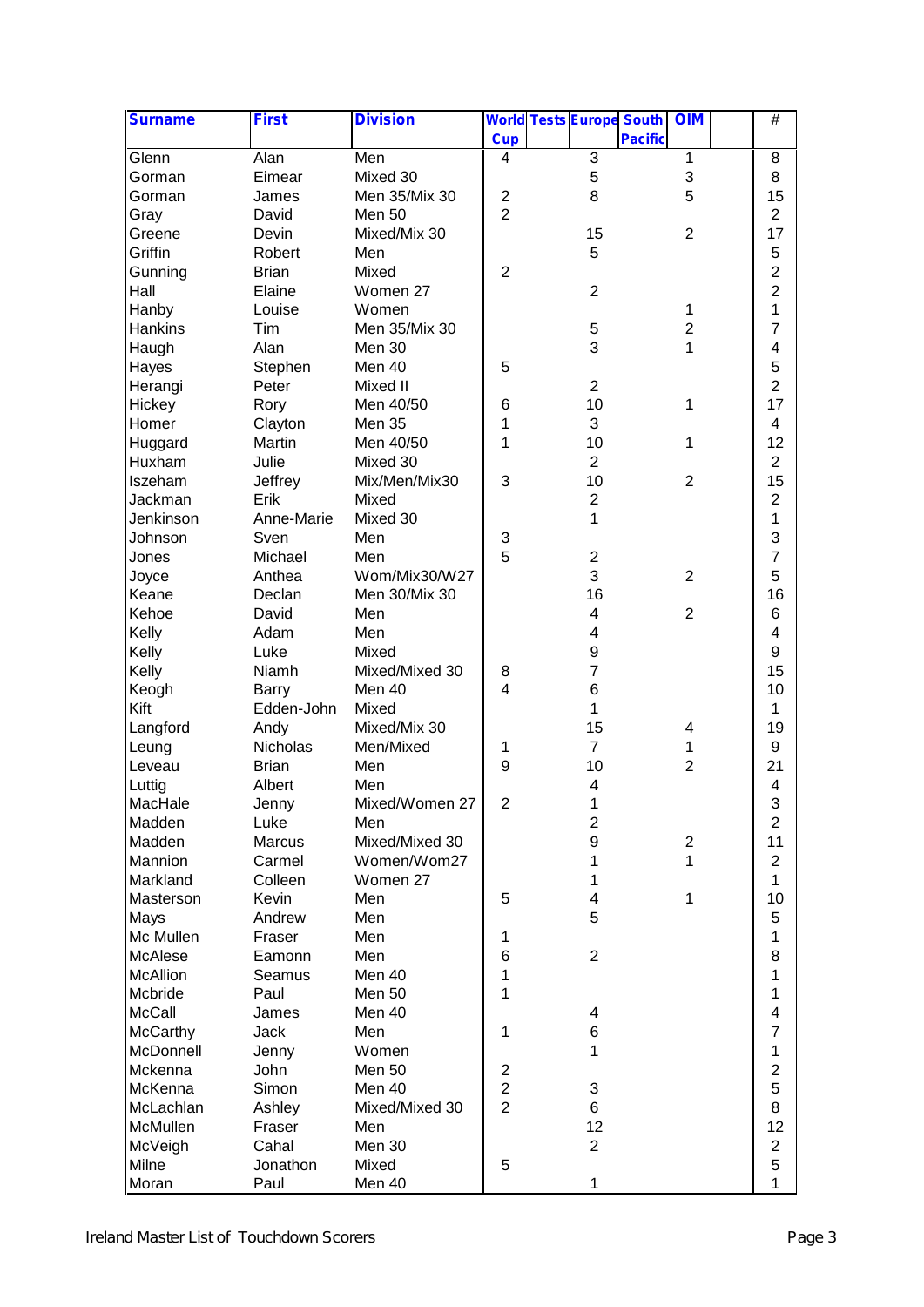| <b>Surname</b>       | <b>First</b> | <b>Division</b> |                | <b>World Tests Europe South</b> |                | <b>OIM</b>     | $\#$                    |
|----------------------|--------------|-----------------|----------------|---------------------------------|----------------|----------------|-------------------------|
|                      |              |                 | <b>Cup</b>     |                                 | <b>Pacific</b> |                |                         |
| Morton               | Edward       | Men 40          |                | $\mathbf{1}$                    |                |                | 1                       |
| Moss                 | Andrew       | Men 35/40       | $\overline{2}$ | 10                              |                | 3              | 15                      |
| Mulcahy              | Michelle     | Women/Wom27     |                | $\overline{2}$                  |                |                | $\overline{c}$          |
| Muller               | Greg         | Men 40          |                | 5                               |                |                | 5                       |
| Murray               | <b>Brian</b> | Men 40/50       | 5              | $\overline{2}$                  |                |                | $\overline{7}$          |
| Murray               | <b>Myles</b> | Men             |                | $\overline{7}$                  |                | $\overline{c}$ | 9                       |
| Nathan-Patuawa Aroha |              | Mixed           | $\overline{2}$ | 4                               |                |                | 6                       |
| Neale                | Simon        | Mixed II        |                | 4                               |                |                | 4                       |
| Neiland              | David J      | Men 40          |                | $\overline{\mathbf{c}}$         |                |                | $\overline{c}$          |
| Neiland              | Robin        | Men             |                | 3                               |                |                | 3                       |
| Ngawini              | <b>Billy</b> | Mixed 30        |                | $\overline{2}$                  |                |                | $\overline{c}$          |
| Noble                | <b>Bryan</b> | Men 40/50       | 1              | $\overline{\mathbf{4}}$         |                |                | 5                       |
| Nolan                | John         | Men 50          | 3              |                                 |                |                | 3                       |
| O'Byrne              | Deanna       | Mixed/Mix 30    |                | 17                              |                | $\overline{c}$ | 19                      |
| O'Byrne              | Emma         | Mixed/Mixed 30  |                | 3                               |                | $\overline{2}$ | 5                       |
| O'Byrne              | Katie        | Mixed/Wom       |                | 11                              |                |                | 11                      |
| O'Connor             | Clive        | Men 40          |                | 1                               |                |                | 1                       |
| O'Connor             | Denis        | Men 30          |                | $\overline{2}$                  |                | 3              | 5                       |
| O'Connor             | Stephen      | Men             | $\overline{c}$ |                                 |                |                | $\overline{2}$          |
| O'Donnell            | David        | Men 40          | 3              | 13                              |                | 6              | 22                      |
| O'Donnell            | James        | Men             | $\overline{2}$ |                                 |                |                | $\overline{c}$          |
| O'Donnell            | Joseph       | Men             |                | 8                               |                |                | 8                       |
| O'Hanrahan           | Eamonn       | Men 35          |                |                                 |                | $\overline{2}$ | $\overline{2}$          |
| O'Hara               | Linda        | Mixed           |                | 3                               |                |                | 3                       |
| O'Malley             | Emer         | Mixed/Mix 30    |                | 12                              |                |                | 12                      |
| O'Malley             | lan          | Men35/Mix/Mix30 | 4              | $\overline{7}$                  |                | 1              | 12                      |
| O'Neill              | Shane        | Men             |                | 3                               |                |                | 3                       |
| O'Nuallain           | Kelan        | Men             |                | 5                               |                |                | 5                       |
| O'Riordan            | Alan         | Men 30          |                | 4                               |                |                | 4                       |
| O'Sullivan           | Killian      | Men             |                | 1                               |                |                | 1                       |
| O'Sullivan           | William      | Men             |                | 4                               |                |                | 4                       |
| Parker               | Jason        | Mixed           |                | 1                               |                |                | 1                       |
| Pelosi               | Gerard       | Men 35          | 3              | 4                               |                |                | 7                       |
| Picard               | Claire       | Women 27        |                | $\overline{\mathbf{c}}$         |                |                | $\overline{c}$          |
| Poortenga            | Laura        | Women 27        |                | $\overline{c}$                  |                |                | $\overline{c}$          |
| Purcell              | Gary         | Men 35/40       | 3              | 8                               |                | 1              | 12                      |
| Purcell              | Kevin        | Men             |                | $\overline{\mathbf{4}}$         |                |                | 4                       |
| Radzeviciute         | Eiva         | Mixed II        |                | 1                               |                |                | 1                       |
| Reamsbottom          | David        | Men             | $\overline{2}$ |                                 |                |                | $\overline{2}$          |
| Roopnarinesingh Ryan |              | Men             |                | 4                               |                |                | 4                       |
| Rosser               | Tania        | Mixed 30        |                | 4                               |                |                | 4                       |
| Rossi                | Gareth       | Men             | 1              | 15                              |                |                | 16                      |
| Ruddy                | Laura        | Women           |                | 1                               |                |                | 1                       |
| Selby                | Andrew       | Men 40          |                | $\overline{2}$                  |                |                | $\overline{2}$          |
| Shore                | David        | Mixed II        |                | $\overline{\mathbf{4}}$         |                |                | $\overline{\mathbf{4}}$ |
| Simpson              | Nathan       | Mixed           |                | 10                              |                |                | 10                      |
|                      | Conor        | Men 30          |                | $\overline{2}$                  |                |                |                         |
| Slack                |              | <b>Men 35</b>   |                |                                 |                | 3<br>3         | 5<br>3                  |
| Smith                | <b>Barry</b> |                 |                |                                 |                | $\overline{4}$ |                         |
| Smith                | Dawn         | Mixed/Wom 27    |                | $\overline{2}$                  |                |                | 6                       |
| Smith                | Mark         | Men             |                | $\overline{c}$                  |                |                | $\overline{c}$          |
| Smith                | Roelie       | Men 35/Mixed 30 | $\overline{2}$ | 5                               |                | 2              | 9                       |
| Smyth                | Maxine       | Mixed 30        |                | $\overline{2}$                  |                | $\overline{2}$ | 4                       |
| Speedy               | Adrienne     | Mixed II        |                | 1                               |                |                | 1                       |
| Springer             | Richard      | Men             | 6              | 3                               |                |                | 9                       |
| <b>Steele</b>        | Michael      | Men 40          |                | 1                               |                |                | 1                       |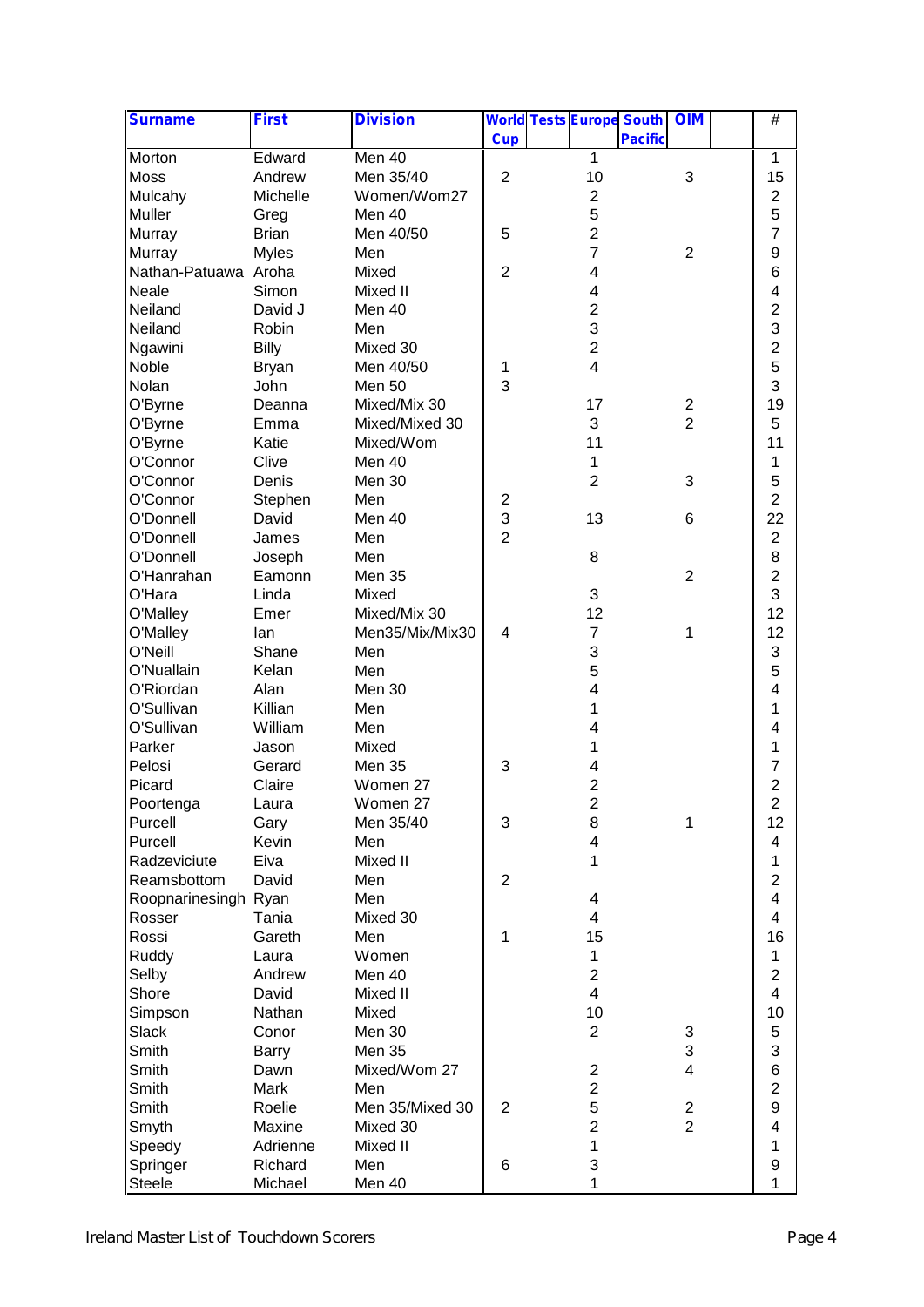| <b>Surname</b> | <b>First</b> | <b>Division</b> |                |    | <b>World Tests Europe South</b> | <b>OIM</b>     | #              |
|----------------|--------------|-----------------|----------------|----|---------------------------------|----------------|----------------|
|                |              |                 | <b>Cup</b>     |    | <b>Pacific</b>                  |                |                |
| <b>Stiles</b>  | Kevin        | Men 40          | 5              | 7  |                                 | 5              | 17             |
| Sullivan       | Richard      | Men             |                | 3  |                                 |                | 3              |
| Sweeney        | <b>Brian</b> | Men 40          | 2              | 9  |                                 |                | 12             |
| Swords         | Shane        | Mixed 30/Men35  |                | 3  |                                 | $\overline{2}$ | 5              |
| Tatham         | Amy          | Women 27        |                | 5  |                                 |                | 5              |
| Tau            | Shannon      | Mixed           |                | 21 |                                 |                | 21             |
| Tomare         | Marty        | Men 35          |                |    |                                 | 4              | 4              |
| Tracey         | Howard       | Men 40          |                |    |                                 |                |                |
| Tualega        | Pourmare     | Men 35          |                |    |                                 | $\overline{2}$ | $\overline{2}$ |
| Tuataga        | Christina    | Mixed           | $\overline{2}$ | 12 |                                 |                | 14             |
| Tuffy          | Eamonn       | Men 50          | 3              |    |                                 |                | 3              |
| Turner         | Mark         | Mixed           | $\overline{2}$ |    |                                 |                | $\overline{2}$ |
| Vaevaemaki     | Karina       | Mixed           |                | 3  |                                 |                | 3              |
| Wason          | Sean         | Mixed           |                |    |                                 | 1              |                |
| White          | David        | <b>Men 30</b>   |                | 1  |                                 |                |                |
| White          | Lucianne     | Women           |                |    |                                 | 1              |                |
| Whitty         | Rob          | Men 40          |                | 4  |                                 |                | 4              |
| Wills          | Michael      | Mixed/Mixed 30  | 4              |    |                                 | 6              | 17             |
| Woolfield      | Mark         | Men/Mixed 30    |                | 4  |                                 | $\overline{2}$ | $\overline{7}$ |
| Wyer           | Kevin        | Men 40          |                | 2  |                                 |                | $\overline{2}$ |
|                |              |                 |                |    |                                 |                |                |

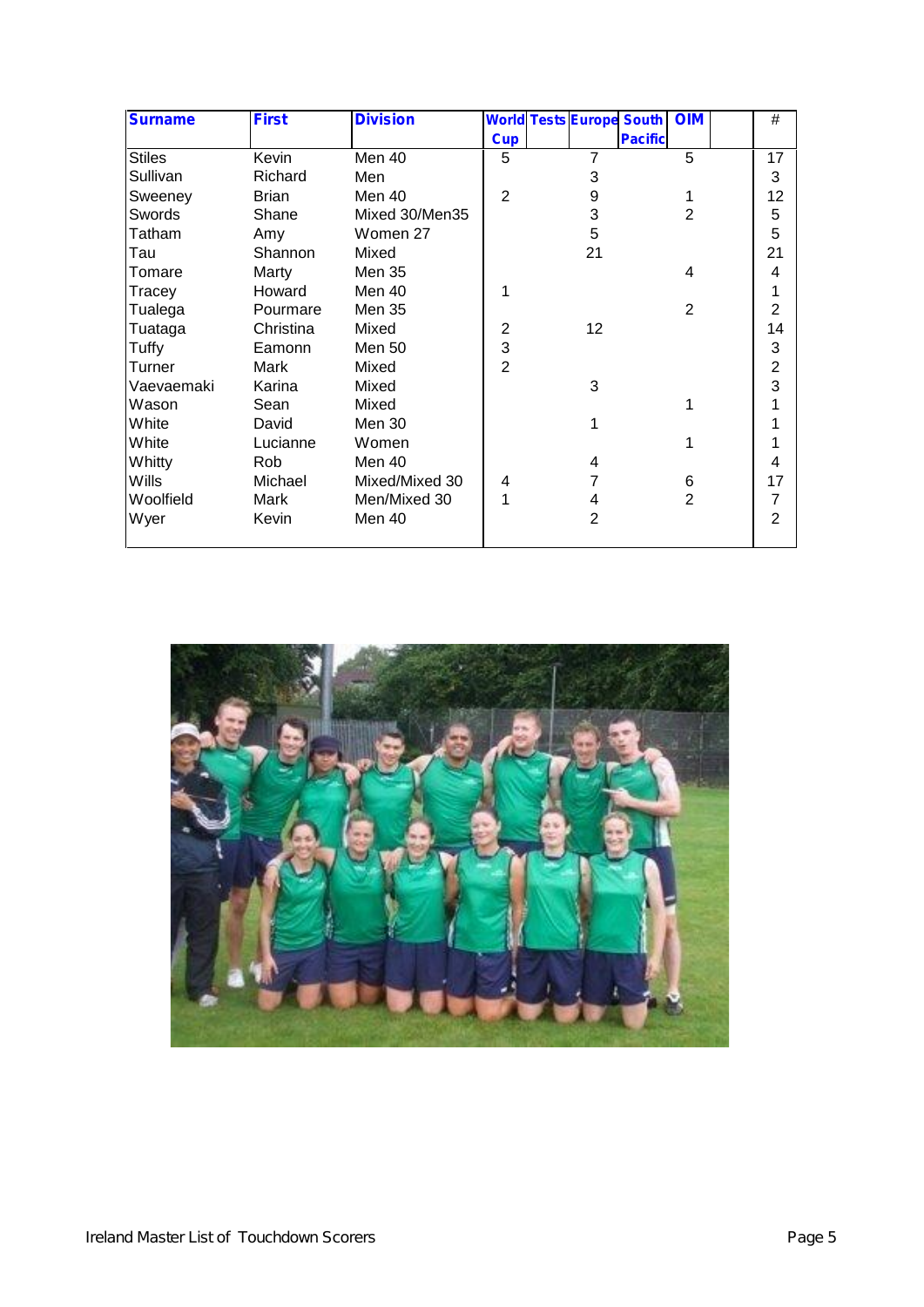## **Ireland World Cup Touchdown Scorers**

1995 - Opens and Master Divisions - Hawaii

1997 - Masters World Cup - Gold Coast, Australia

1999 - Opens and Masters World Cups - Sydney, Australia

2003 - Opens and Master Divisions - Kumagaya, Japan

2007 - Opens and Master Divisions - Stellenbosch, South Africa

2011 - Opens and Masters Divisions - Edinburgh, Scotland

2015 - Opens and Masters Divisions - Coffs Harbour, Australia

| <b>Leading Scorers</b> |              | <b>Division</b> |    | 15 | #  |
|------------------------|--------------|-----------------|----|----|----|
| Ash                    | Matty        | Mixed           | 10 |    | 10 |
|                        |              |                 |    |    |    |
| Leveau                 | <b>Brian</b> | Men             |    | 5  | 9  |
| Kelly                  | Niamh        | Mixed           | 8  |    | 8  |
| Fitzgerald             | <b>Brian</b> | Men             | 5  | 2  | 7  |

| <b>Surname</b>     | <b>First</b> | <b>Division</b>   | 11<br>15                                  | #                       |
|--------------------|--------------|-------------------|-------------------------------------------|-------------------------|
|                    |              |                   |                                           |                         |
| Agnew              | Garrett      | <b>Men 35</b>     | 1                                         | 1                       |
| Ash                | Matty        | Mixed             | 10                                        | 10                      |
| Ashe-Browne        | Peter        | Men 40/50         | $\overline{2}$<br>$\overline{c}$          | 4                       |
| Bagnall            | Mark         | Men 40/50         | $\overline{2}$<br>$\overline{\mathbf{4}}$ | 6                       |
| <b>Bateman</b>     | Vincent      | Men <sub>50</sub> | 1                                         | 1                       |
| Beagon             | David        | Men               | 1<br>4                                    | 5                       |
| <b>Black</b>       | Federico     | Men 35            | $\mathbf 1$                               | 1                       |
| <b>Bradley</b>     | Paul         | <b>Men 35</b>     | 5                                         | 5                       |
| <b>Braithwaite</b> | Glenn        | Men               | 5<br>1                                    | 6                       |
| <b>Brown</b>       | Paul         | Men 40/50         | 5<br>1                                    | 6                       |
| Caldwell           | Sebastian    | Men               | $\overline{4}$                            | 4                       |
| Camilleri          | Claire       | Mixed             | 1                                         | $\mathbf{1}$            |
| Condron            | David        | Mixed/Men         | $\mathbf 1$<br>$\overline{2}$             | 3                       |
| Conway             | Fergus       | Men 40            | $\overline{2}$                            | $\overline{2}$          |
| Dalton             | Craig        | Men               | 6                                         | 6                       |
| Darceaux           | <b>Boris</b> | <b>Men 35</b>     | $\mathbf 1$                               | 1                       |
| Davies             | Michael      | Men 35            | $\overline{2}$                            | $\overline{2}$          |
| Devitt             | <b>Brian</b> | Men               | 1                                         | 1                       |
| Doherty            | Charlie      | Men <sub>50</sub> | $\overline{2}$                            | $\overline{\mathbf{c}}$ |
| Dowling            | David        | Men 35            | 2                                         | $\overline{c}$          |
| Doyle              | Abigail      | Mixed             | 6                                         | 6                       |
| Doyle              | Christopher  | Men 35            | $\overline{1}$                            | 1                       |
| Doyle              | Kieran       | Men               | 3                                         | 3                       |
| Ennis              | Frank        | Men 40/50         | 3<br>3                                    | 6                       |
| Fanning            | Garreth      | Men 35            | $\overline{2}$                            | $\overline{\mathbf{c}}$ |
| Fitzgerald         | <b>Brian</b> | Men               | 5<br>$\overline{2}$                       | $\overline{7}$          |
| Gavin              | John         | Men               | $\overline{2}$                            | $\overline{c}$          |
| Gilbourne          | Peter        | Men 35            | $\overline{c}$                            | $\overline{c}$          |
| Gleeson            | Johnny       | Men 40            | 4                                         | 4                       |
| Glenn              | Alan         | Men               | $\overline{\mathbf{4}}$                   | 4                       |
| Gorman             | James        | Men 35            | $\overline{2}$                            | $\overline{c}$          |
| Gray               | David        | <b>Men 50</b>     | $\overline{2}$                            | $\overline{c}$          |
| Gunning            | <b>Brian</b> | Mixed             | 2                                         | $\overline{\mathbf{c}}$ |
| Hayes              | Stephen      | Men 40            | 5                                         | 5                       |
| Hickey             | Rory         | Men 40/50         | 3<br>3                                    | 6                       |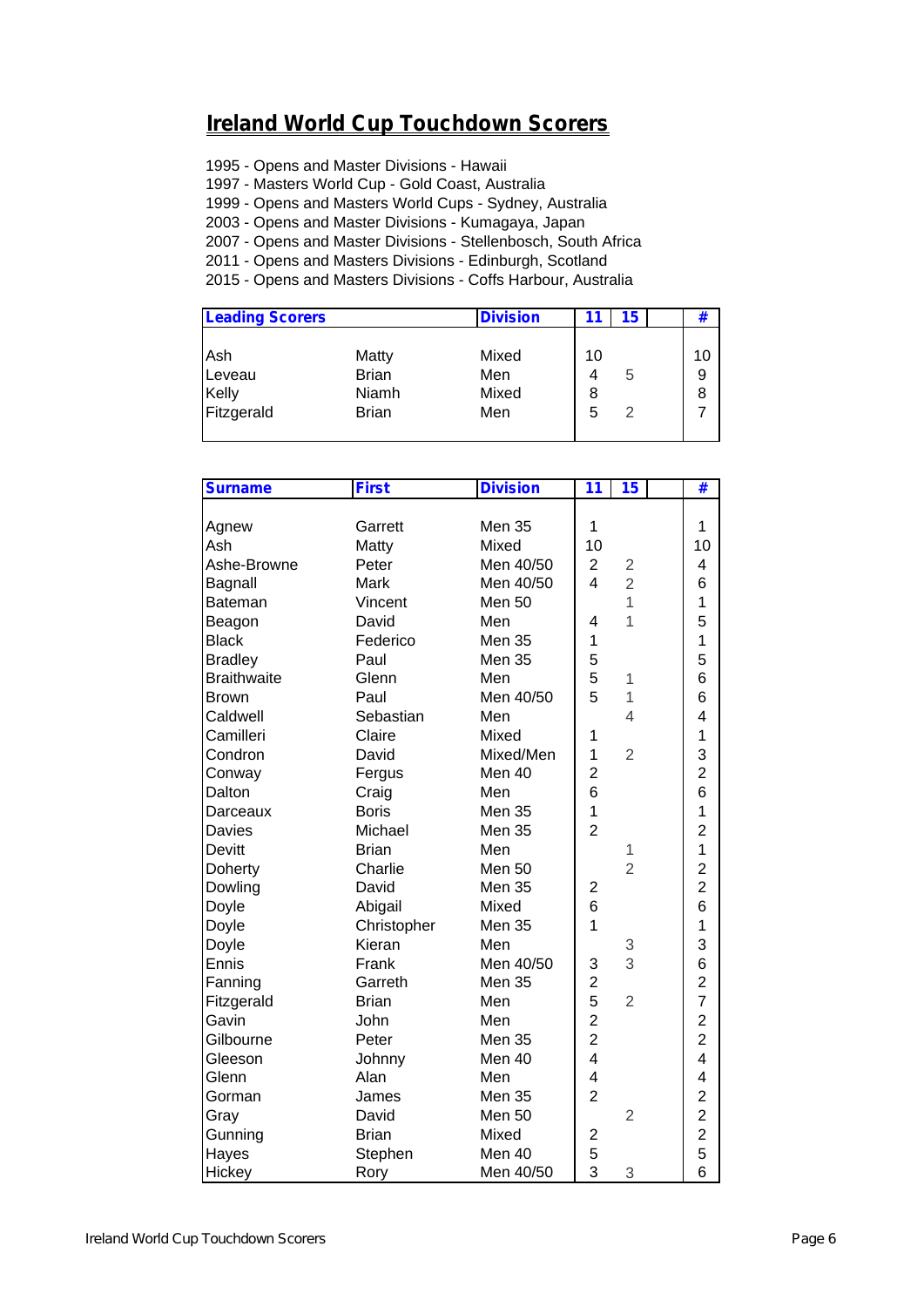| <b>Surname</b>  | <b>First</b> | <b>Division</b> | 11                      | 15             | #                       |  |
|-----------------|--------------|-----------------|-------------------------|----------------|-------------------------|--|
| Homer           | Clayton      | <b>Men 35</b>   | 1                       |                | 1                       |  |
| Huggard         | Martin       | <b>Men 50</b>   |                         | 1              | 1                       |  |
| Iszeham         | Jeffrey      | Men             | 3                       |                | 3                       |  |
| Johnson         | Sven         | Men             | 3                       |                | 3                       |  |
| Jones           | Michael      | Men             | 5                       |                | 5                       |  |
| Kelly           | Niamh        | Mixed           | 8                       |                | 8                       |  |
| Keogh           | <b>Barry</b> | Men 40          | 4                       |                | 4                       |  |
| Leung           | <b>Nick</b>  | Mixed           | 1                       |                | 1                       |  |
| Leveau          | <b>Brian</b> | Men             | 4                       | 5              | 9                       |  |
| MacHale         | Jenny        | Mixed           | $\overline{2}$          |                | $\overline{2}$          |  |
| Masterson       | Kevin        | Men             | 3                       | $\overline{2}$ | 5                       |  |
| Mc Mullen       | Fraser       | Men             |                         | 1              | 1                       |  |
| <b>McAlese</b>  | Eamonn       | Men             | 5                       | 1              | 6                       |  |
| <b>McAllion</b> | Seamus       | Men 40          | 1                       |                | 1                       |  |
| Mcbride         | Paul         | <b>Men 50</b>   |                         | 1              | 1                       |  |
| Mccarthy        | Jack         | Men             |                         | 1              | 1                       |  |
| Mckenna         | John         | Men 50          |                         | $\overline{2}$ | $\overline{2}$          |  |
| McKenna         | Simon        | Men 40          | 2                       |                | $\overline{2}$          |  |
| McLaughlin      | Ashley       | Mixed           | $\overline{2}$          |                | $\overline{2}$          |  |
| Milne           | Jonathon     | Mixed           | 5                       |                | 5                       |  |
| <b>Moss</b>     | Andrew       | <b>Men 35</b>   | $\overline{2}$          |                | $\overline{2}$          |  |
| Murray          | <b>Brian</b> | Men 50          |                         | 5              | 5                       |  |
| Nathan          | Aroha        | Mixed           | $\overline{2}$          |                | $\overline{2}$          |  |
| Noble           | <b>Bryan</b> | <b>Men 50</b>   |                         | 1              | 1                       |  |
| Nolan           | John         | Men 50          |                         | 3              | 3                       |  |
| O'Connor        | Stephen      | Men             | 2                       |                | $\overline{2}$          |  |
| O'Donnell       | David        | Men 40          | 3                       |                | 3                       |  |
| O'Donnell       | James        | Men             |                         | $\overline{2}$ | $\overline{2}$          |  |
| O'Malley        | lan          | <b>Men 35</b>   | 4                       |                | 4                       |  |
| Pelosi          | Gerard       | <b>Men 35</b>   | 3                       |                | 3                       |  |
| Purcell         | Gary         | Men 35          | 3                       |                | 3                       |  |
| Reamsbottom     | David        | Men             |                         | $\overline{2}$ | $\overline{c}$          |  |
| Rossi           | Gareth       | Men             | 1                       |                | 1                       |  |
| Smith           | Roelie       | Men 35          | 2                       |                | $\overline{c}$          |  |
| Springer        | Richard      | Men             | 6                       |                | 6                       |  |
| <b>Stiles</b>   | Kevin        | Men 40          | 5                       |                | 5                       |  |
| Sweeney         | <b>Brian</b> | Men 40          | $\overline{\mathbf{c}}$ |                | $\mathbf 2$             |  |
| Tracey          | Howard       | Men 40          | $\mathbf 1$             |                | $\mathbf 1$             |  |
| Tuataga         | Christina    | Mixed           | $\overline{2}$          |                | $\overline{c}$          |  |
| Tuffy           | Eamonn       | <b>Men 50</b>   |                         | 3              | 3                       |  |
| <b>Turner</b>   | Mark         | Mixed           | 2                       |                | $\overline{c}$          |  |
| Wills           | Michael      | Mixed           | 4                       |                | $\overline{\mathbf{4}}$ |  |
| Woolfield       | Mark         | Men             | 1                       |                | 1                       |  |
|                 |              |                 |                         |                |                         |  |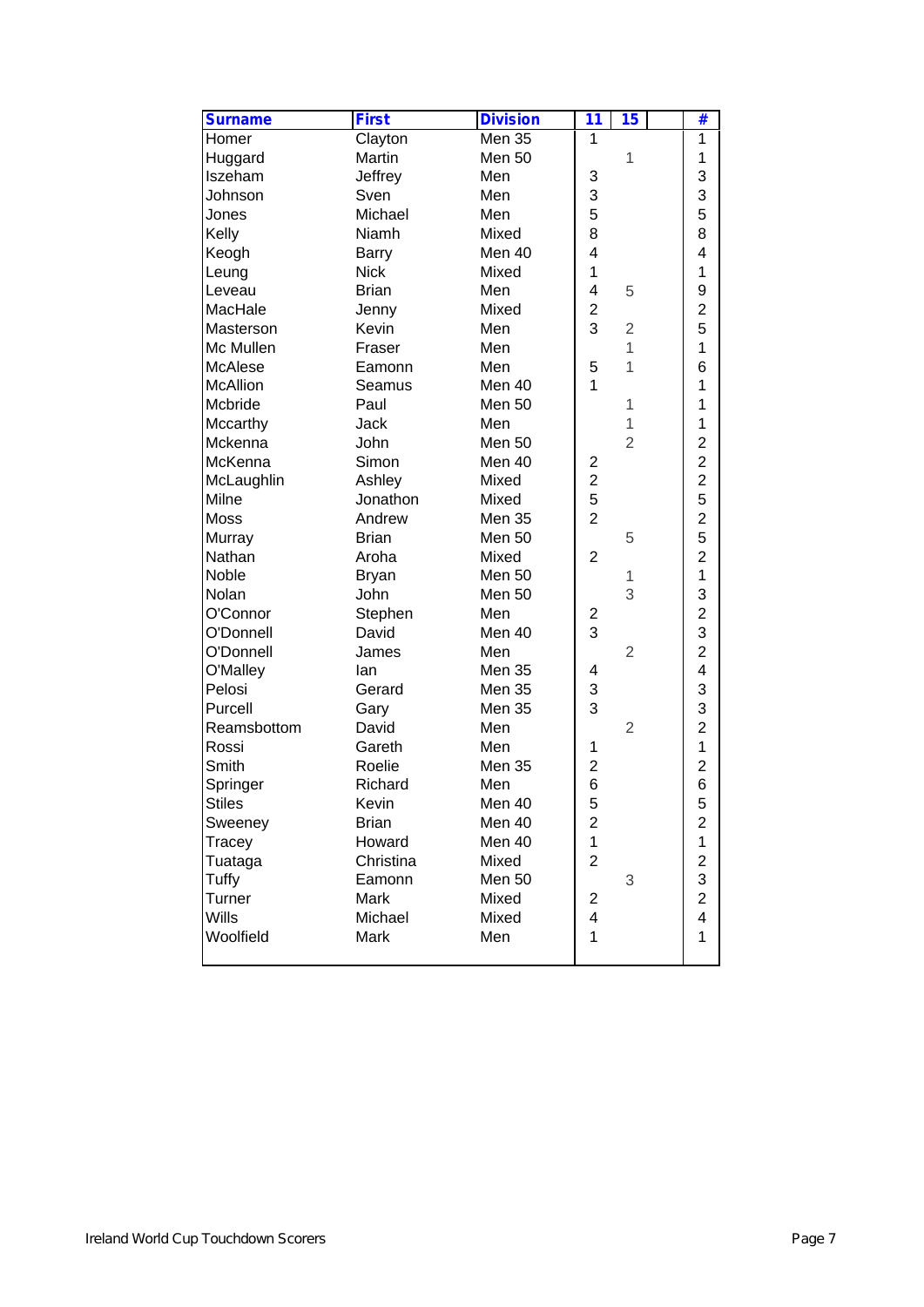## **Ireland - European Championships**

2004 - Jersey 2012 - Italy 2006 - Scotland<br>2008 - France 2010 - England

2016 - Jersey



|           | <b>Leading Touchdown Scorers</b> |              | 04 | <b>UD</b> | ี บช           |    |    |                | 16 | #  |
|-----------|----------------------------------|--------------|----|-----------|----------------|----|----|----------------|----|----|
|           |                                  |              |    |           |                |    |    |                |    |    |
| Beagon    | David                            | Men          |    |           |                |    | 3  |                |    | 24 |
| Tau       | Shannon                          | Mixed        |    |           | 10             | 11 |    |                |    | 21 |
| Dalton    | Craig                            | Mixed/Men    |    |           | $\overline{2}$ | 5  | 13 |                |    | 20 |
| Camilleri | Claire                           | Mixed/Mix 30 |    |           | 9              | 5  | 2  | 2              |    | 18 |
| O'Byrne   | Deanna                           | Mixed/Mix 30 |    |           |                |    |    |                | 10 | 17 |
| Keane     | Declan                           | Men30/Mix30  |    |           |                |    |    | 6              | 10 | 16 |
| Langford  | Andy                             | Mixed/Mix 30 |    |           |                |    | 3  | $\overline{4}$ | 8  | 15 |
| Greene    | Devin                            | Mixed/Mix 30 |    |           |                |    | 2  | 5              | 8  | 15 |
| Rossi     | Gareth                           | Men          |    |           |                |    | 9  |                | 5  | 15 |
|           |                                  |              |    |           |                |    |    |                |    |    |

| <b>Surname</b>      | <b>First</b> | <b>Division</b> | $\overline{04}$ | 06             | 08                      | 10             | 12                      | 14             | 16                      | $\overline{\textbf{t}}$ |  |
|---------------------|--------------|-----------------|-----------------|----------------|-------------------------|----------------|-------------------------|----------------|-------------------------|-------------------------|--|
|                     |              |                 |                 |                |                         |                |                         |                |                         |                         |  |
| Agnew               | Gareth       | Men 35/40       |                 |                |                         | 4              |                         | 6              | $\overline{\mathbf{4}}$ | 14                      |  |
| Aldous              | Teresa       | Mixed           |                 |                | 3                       | $\overline{2}$ |                         |                |                         | 5                       |  |
| Allen               | David        | Mixed 30        |                 |                |                         |                | $\overline{2}$          |                |                         | $\overline{2}$          |  |
| Ashe-Browne         | Peter        | Men 40          |                 | 1              | 1                       | 4              |                         |                |                         | 6                       |  |
| Bagnall             | Mark         | Men 35          |                 |                |                         | $\overline{c}$ |                         |                |                         | $\overline{2}$          |  |
| <b>Barns</b>        | Shaun        | Men 30          |                 |                |                         |                |                         | 1              |                         | $\mathbf{1}$            |  |
| Beagon              | David        | Men             |                 |                |                         | $\overline{7}$ | 3                       | $\overline{7}$ | $\overline{7}$          | 24                      |  |
| <b>Belcher</b>      | Robyn        | Mixed           |                 |                | 8                       |                |                         |                |                         | 8                       |  |
| <b>Bewley</b>       | Sam          | Men             |                 |                |                         |                |                         |                | $\overline{2}$          | $\overline{2}$          |  |
| <b>Birrell</b>      | Karl         | Mixed 30        |                 |                |                         |                | 3                       |                |                         | 3                       |  |
| <b>Black</b>        | Federico     | Men 40          |                 |                |                         |                | 3                       |                |                         | 3                       |  |
| <b>Bradley</b>      | Paul         | Men 35/Mixed 30 |                 |                |                         | 4              | $\overline{\mathbf{4}}$ |                |                         | 8                       |  |
| <b>Braithwaithe</b> | Glen         | Mixed II/Men    |                 |                | 4                       |                | $\mathbf{1}$            | 3              | 1                       | 9                       |  |
| <b>Brennan</b>      | <b>Jack</b>  | Men             |                 |                |                         | 1              | $6\phantom{1}$          |                |                         | $\overline{7}$          |  |
| <b>Budd</b>         | Aoife        | Mixed 30        |                 |                |                         |                |                         | 9              | 3                       | 12                      |  |
| <b>Burke</b>        | Eoin         | Mixed 30        |                 |                |                         |                |                         |                | 14                      | 14                      |  |
| <b>Byrne</b>        | Eoin         | Men 40          |                 |                |                         |                |                         | 1              | $\overline{2}$          | 3                       |  |
| Caldwell            | Sebastian    | Men             |                 |                |                         |                |                         | 4              |                         | 4                       |  |
| Callanan            | Paul         | Men 40          |                 |                |                         |                |                         | $\overline{2}$ |                         | $\overline{2}$          |  |
| Camilleri           | Claire       | Mixed/Mix 30    |                 |                | $\boldsymbol{9}$        | 5              | $\overline{2}$          | $\overline{2}$ |                         | 18                      |  |
| Carroll             | Liam         | Men 40          |                 |                | $\overline{2}$          |                |                         |                |                         | $\overline{2}$          |  |
| Coen                | Michelle     | Women 27        |                 |                |                         |                |                         | 1              |                         | 1                       |  |
| Coffey              | Matthew      | Men             |                 |                |                         |                |                         |                | 4                       | 4                       |  |
| Condon              | David        | Mixed/Men       |                 |                |                         |                | 3                       | $\overline{2}$ | $\overline{2}$          | 7                       |  |
| Conway              | Fergus       | Men 40          |                 | $\overline{2}$ | $\overline{2}$          | 4              |                         |                |                         | 8                       |  |
| Corcoran            | Maria        | Women 27        |                 |                |                         |                |                         | 1              |                         | 1                       |  |
| Corcoran            | Nicola       | Women 27        |                 |                |                         |                |                         | 5              | $\overline{2}$          | 7                       |  |
| Corcoran            | Nicola M     | Women 27        |                 |                |                         |                |                         | 3              |                         | 3                       |  |
| Costello            | Ceire        | Women           |                 |                |                         |                |                         | 1              |                         | 1                       |  |
| Cronly              | <b>Brian</b> | Men 40          |                 | 1              |                         |                |                         |                |                         | 1                       |  |
| Dalton              | Craig        | Mixed/Men       |                 |                | $\overline{\mathbf{c}}$ | 5              | 13                      |                |                         | 20                      |  |
| Daly                | Edwin        | Men 40          |                 |                | $\overline{3}$          |                |                         |                |                         | 3                       |  |
| Darceaux            | <b>Boris</b> | <b>Men 35</b>   |                 |                |                         | 1              |                         |                |                         | 1                       |  |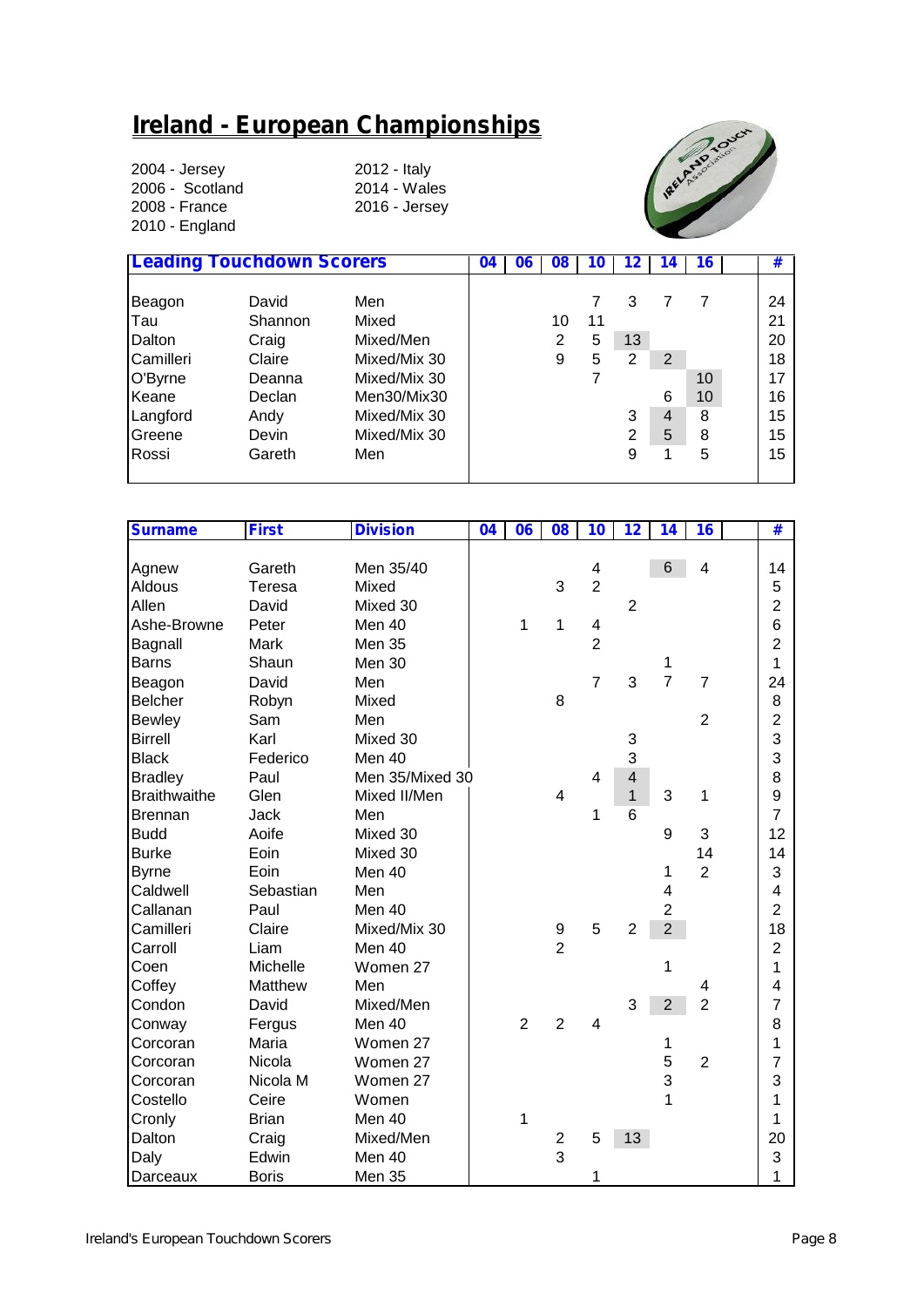| D'Arcy         | Shona        | Mixed II      |   | 1                |                |                |                           |                         | 1                       |  |
|----------------|--------------|---------------|---|------------------|----------------|----------------|---------------------------|-------------------------|-------------------------|--|
| Davies         | Michael      | Mix/Mix30/M40 |   | $\overline{2}$   |                | 3              |                           | 4                       | 9                       |  |
| Dawson-Squibb  | John Joe     | Mixed         |   |                  |                | 6              |                           |                         | 6                       |  |
| De Paor        | Catriona     | Women 27      |   |                  |                |                | 1                         | $\overline{2}$          | 3                       |  |
| Dempsey        | Ciaran       | Men 30        |   |                  |                |                | 4                         |                         | 4                       |  |
| Devitt         | <b>Brian</b> | Men           |   |                  |                | 3              | 6                         | 3                       | 12                      |  |
| <b>Devitt</b>  | Eddie        | Mix/Men/Mix30 |   |                  | 5              | 3              | $\overline{2}$            |                         | 10                      |  |
| Devlin         | Daragh       | Men           |   |                  | 3              |                |                           |                         | 3                       |  |
| Devlin         | Emerson      | <b>Men 35</b> |   |                  | $\overline{2}$ |                |                           |                         | $\overline{2}$          |  |
| Devlin         | Les          | Men 40        |   |                  |                | 4              |                           |                         | 4                       |  |
| Dowling        | David        | Men 35/40     |   |                  | $\overline{2}$ | $\overline{2}$ | $\ensuremath{\mathsf{3}}$ | 3                       | 10                      |  |
| Dowling        | Simon        | Men 40        |   |                  |                |                | $\overline{2}$            |                         | $\overline{2}$          |  |
| Doyle          | Abigail      | Mixed/Mix30   |   |                  |                | 1              | 3                         |                         | 4                       |  |
| Eaton-Evans    | Jimmy        | Men 30        |   |                  |                |                | 1                         |                         | 1                       |  |
| Elliott        | Phil         | Men 40        |   |                  | 1              |                |                           |                         | 1                       |  |
| English        | Eavan        | Mix30/Wom/W27 |   |                  |                | 3              | $\overline{2}$            | 1                       | 6                       |  |
| Ennis          | Frank        | Men 40        | 3 | $\overline{2}$   | $\overline{2}$ | 1              | 1                         | 1                       | 10                      |  |
| Evans          | Jason        | Mixed         |   | 11               |                |                |                           |                         | 11                      |  |
| Fanning        | Garrett      | Men 35        |   |                  | 5              |                |                           |                         | 5                       |  |
| Fay            | Gemma        | Women 27      |   |                  |                |                | 5                         |                         | 5                       |  |
| Finlay         | <b>Scott</b> | Men           |   |                  |                | 5              |                           |                         | 5                       |  |
| Fitzgerald     | <b>Brian</b> | Men           |   |                  |                | 3              | $\ensuremath{\mathsf{3}}$ | 4                       | 10                      |  |
|                |              |               |   |                  |                | 3              | $\mathbf{1}$              |                         |                         |  |
| Flood          | Eleanor      | Mixed 30/Wom  |   |                  | 1              |                |                           |                         | 4<br>1                  |  |
| Gavin          | John         | Men           |   |                  |                |                |                           |                         |                         |  |
| Gayle          | Robert       | Mixed II      |   | 1                |                |                |                           |                         | 1                       |  |
| Gaynor         | Sinead       | Mixed 30      |   |                  |                | $\overline{2}$ |                           |                         | $\overline{2}$          |  |
| Gibney         | Ronan        | Men 30        |   |                  |                |                | 5                         |                         | 5                       |  |
| Gilbourne      | Peter        | Men 35/40     |   |                  | 1              | 3              | 4                         | 4                       | 12                      |  |
| Gilmer         | Daniel       | Men           |   |                  |                |                | 4                         |                         | 4                       |  |
| Gleeson        | John         | Men 40        |   | $\overline{2}$   | 1              | 3              |                           |                         | 6                       |  |
| Gleeson        | Johnny       | Men 40        |   |                  |                | 7              |                           |                         | $\overline{7}$          |  |
| Glenn          | Alan         | Men           |   |                  | 3              |                |                           |                         | 3                       |  |
| Gorman         | Eimear       | Mixed 30      |   |                  |                |                |                           | 5                       | 5                       |  |
| Gorman         | James        | Mixed 30      |   |                  |                |                | 7                         | 1                       | 8                       |  |
| Greene         | Devin        | Mixed/Mix 30  |   |                  |                | $\overline{2}$ | 5                         | 8                       | 15                      |  |
| Griffin        | Robert       | Men           |   |                  |                |                |                           | 5                       | 5                       |  |
| Hall           | Elaine       | Women 27      |   |                  |                |                |                           | $\overline{\mathbf{c}}$ | $\overline{\mathbf{c}}$ |  |
| <b>Hankins</b> | Tim          | Mixed 30      |   |                  |                |                | 5                         |                         | 5                       |  |
| Haugh          | Alan         | Men 30        |   |                  |                |                | 3                         |                         | 3                       |  |
| Herangi        | Peter        | Mixed II      |   | $\overline{c}$   |                |                |                           |                         | $\overline{2}$          |  |
| Hickey         | Rory         | Men 40        |   | $6\phantom{a}$   | 3              | 1              |                           |                         | 10                      |  |
| Homer          | Clayton      | <b>Men 35</b> |   |                  | 3              |                |                           |                         | 3                       |  |
| Huggard        | Martin       | Men 40        | 1 | 3                | 3              | $\overline{c}$ |                           | 1                       | 10                      |  |
| Huxham         | Julie        | Mixed 30      |   |                  |                | $\overline{2}$ |                           |                         | $\overline{2}$          |  |
| Iszeham        | Jeffrey      | Mixed/Mix 30  |   |                  |                | 5              | 5 <sup>5</sup>            |                         | 10                      |  |
| Jackman        | Erik         | Mixed         |   |                  | $\overline{2}$ |                |                           |                         | $\mathbf 2$             |  |
| Jenkinson      | Anne-Marie   | Mixed 30      |   |                  |                | 1              |                           |                         | 1                       |  |
| Jones          | Michael      | Men           |   |                  |                | $\overline{2}$ |                           |                         | $\overline{2}$          |  |
| Joyce          | Anthea       | Women/Wom27   |   |                  |                |                | 1                         | $\overline{c}$          | 3                       |  |
| Keane          | Declan       | Men30/Mix30   |   |                  |                |                | 6                         | 10                      | 16                      |  |
| Kehoe          | David        | Men           |   |                  |                |                | 4                         |                         | 4                       |  |
| Kelly          | Adam         | Men           |   |                  | 4              |                |                           |                         | 4                       |  |
| Kelly          | Luke         | Mixed         |   | $\boldsymbol{9}$ |                |                |                           |                         | 9                       |  |
| Kelly          | Niamh        | Mixed 30      |   |                  |                |                | 6                         | 1                       | $\overline{7}$          |  |
| Keogh          | Barry        | Men 40        |   |                  | $\overline{2}$ |                | $\overline{2}$            | $\overline{2}$          | 6                       |  |
| Kift           | Edden-John   | Mixed         |   |                  |                | 1              |                           |                         | 1                       |  |
| Langford       | Andy         | Mixed/Mix 30  |   |                  |                | 3              | $\overline{\mathbf{4}}$   | 8                       | 15                      |  |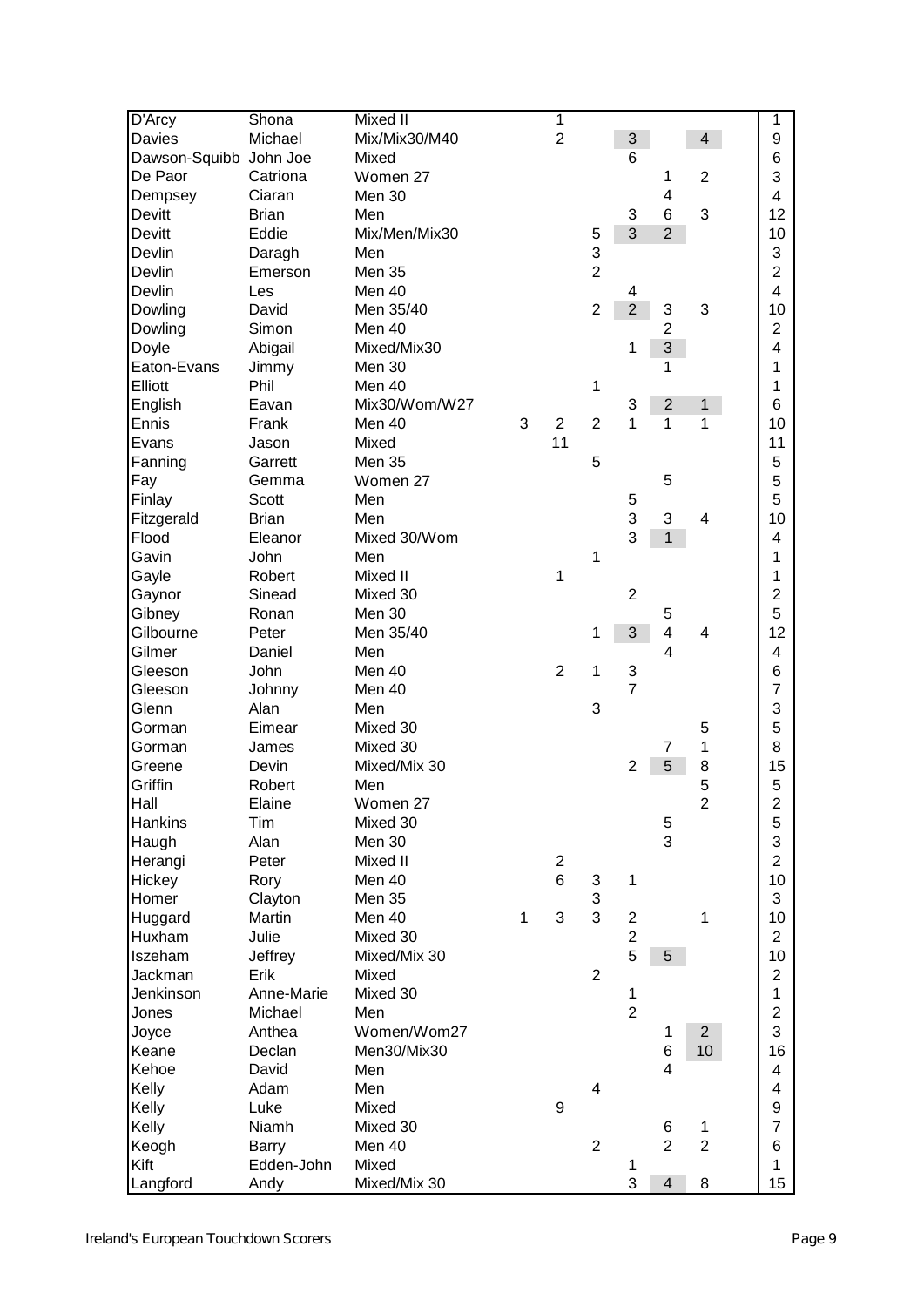| Leung                | Nicholas     | Men/Mixed*     |   |   | 1                   | 1                | $\overline{3}$          | $\overline{\mathbf{c}}$ | $\overline{7}$          |  |
|----------------------|--------------|----------------|---|---|---------------------|------------------|-------------------------|-------------------------|-------------------------|--|
| Leveau               | <b>Brian</b> | Men            |   |   |                     |                  | $\overline{2}$          | 8                       | 10                      |  |
| Luttig               | Albert       | Men            |   |   |                     | 4                |                         |                         | 4                       |  |
| MacHale              | Jenny        | Women 27       |   |   |                     |                  | 1                       |                         | 1                       |  |
| Madden               | Luke         | Men            |   |   | $\mathbf 2$         |                  |                         |                         | $\overline{c}$          |  |
| Madden               | Marcus       | Mixed 30       |   |   |                     |                  | 9                       |                         | 9                       |  |
| Mannion              | Carmel       | Women 27       |   |   |                     |                  | 1                       |                         | 1                       |  |
| Markland             | Colleen      | Women 27       |   |   |                     |                  |                         | 1                       | 1                       |  |
| Masterson            | Kevin        | Men            |   |   | 4                   |                  |                         |                         | 4                       |  |
| Mays                 | Andrew       | Men            |   |   |                     |                  |                         | 5                       | 5                       |  |
| McAleese             | Eamon        | Men            |   |   | $\overline{2}$      |                  |                         |                         | $\overline{c}$          |  |
| <b>McCall</b>        | James        | Men 40         |   |   |                     |                  |                         | 4                       | 4                       |  |
| <b>McCarthy</b>      | Jack         | Men            |   |   |                     |                  | 6                       |                         | 6                       |  |
| McDonnell            | Jenny        | Women          |   |   |                     |                  | 1                       |                         | 1                       |  |
| McKenna              | Simon        | Men 40         |   |   | $\overline{2}$      | 1                |                         |                         | 3                       |  |
| McLachlan            | Ashley       | Mixed/Mixed 30 |   |   | 1                   | 5                |                         |                         | 6                       |  |
| McMullen             | Fraser       | Men            |   |   |                     | 6                |                         |                         | 12                      |  |
| McVeigh              | Cahal        | Men 30         |   |   |                     |                  | 6<br>$\overline{2}$     |                         | $\overline{c}$          |  |
| Moran                | Paul         | Men 40         |   |   |                     |                  |                         |                         |                         |  |
|                      |              |                | 1 |   |                     |                  |                         |                         | 1                       |  |
| Morton               | Edward       | Men 40         |   |   | 1<br>$\overline{2}$ |                  |                         |                         | 1<br>5                  |  |
| <b>Moss</b>          | Andrew       | Men 35/40      |   |   |                     | 3                |                         |                         |                         |  |
| Mulcahy              | Michelle     | Women/Wom27    |   |   |                     |                  | 1                       | 1                       | $\overline{2}$          |  |
| <b>Muller</b>        | Greg         | Men 40         |   |   |                     |                  |                         | 5                       | 5                       |  |
| <b>Murray</b>        | <b>Brian</b> | Men 40         |   |   |                     |                  | $\overline{2}$          |                         | $\overline{2}$          |  |
| <b>Murray</b>        | <b>Myles</b> | Men            |   |   |                     | $\overline{7}$   |                         |                         | $\overline{7}$          |  |
| Nathan-Patuawa Aroha |              | Mixed          |   |   | 4                   |                  |                         |                         | 4                       |  |
| Neale                | Simon        | Mixed II       |   | 4 |                     |                  |                         |                         | 4                       |  |
| Neiland              | David J      | Men 40         |   |   |                     |                  |                         | $\frac{2}{3}$           | $\overline{c}$          |  |
| Neiland              | Robin        | Men            |   |   |                     |                  |                         |                         | 3                       |  |
| Ngawini              | <b>Billy</b> | Mixed 30       |   |   |                     |                  |                         | $\overline{\mathbf{c}}$ | $\overline{c}$          |  |
| Noble                | <b>Bryan</b> | Men 40         |   |   |                     |                  | 1                       | 3                       | 4                       |  |
| O'Byrne              | Deanna       | Mixed/Mix 30   |   |   | $\overline{7}$      |                  |                         | 10                      | 17                      |  |
| O'Byrne              | Emma         | Mixed/Mix 30   |   |   | $\overline{c}$      |                  | 1                       |                         | 3                       |  |
| O'Byrne              | Katie        | Mixed/Wom      |   |   | 6                   | $\overline{2}$   | 3                       |                         | 11                      |  |
| O'Connor             | Clive        | Men 40         |   | 1 |                     |                  |                         |                         | 1                       |  |
| O'Connor             | Denis        | Men 30         |   |   |                     |                  | $\boldsymbol{2}$        |                         | $\overline{c}$          |  |
| O'Donnell            | David        | Men 40         |   | 2 |                     |                  | $\overline{7}$          | 3                       | 13                      |  |
| O'Donnell            | Joseph       | Men            |   |   |                     |                  |                         | 8                       | 8                       |  |
| O'Hara               | Linda        | Mixed          |   | 3 |                     |                  |                         |                         | 3                       |  |
| O'Malley             | Emer         | Mixed/Mix 30   |   |   |                     | 1                | 6                       | 5                       | 12                      |  |
| O'Malley             | lan          | Mixed/Mix 30   |   |   |                     | $\overline{2}$   | 3                       | $\overline{2}$          | $\overline{7}$          |  |
| O'Neill              | Shane        | Men            |   |   | 3                   |                  |                         |                         | 3                       |  |
| O'Nuallain           | Kelan        | Men            |   |   |                     |                  | 5                       |                         | 5                       |  |
| O'Riordan            | Alan         | Men 30         |   |   |                     |                  | $\overline{\mathbf{4}}$ |                         | $\overline{4}$          |  |
| O'Sullivan           | Killian      | Men            |   |   | 1                   |                  |                         |                         | 1                       |  |
| O'Sullivan           | William      | Men            |   |   |                     |                  |                         | 4                       | 4                       |  |
| Parker               | Jason        | Mixed          |   | 1 |                     |                  |                         |                         | 1                       |  |
| Pelosi               | Gerald       | Men 40         |   |   |                     |                  |                         | 4                       | 4                       |  |
| Picard               | Claire       | Women 27       |   |   |                     |                  |                         | $\overline{2}$          | $\overline{2}$          |  |
| Poortenga            | Laura        | Women 27       |   |   |                     |                  | $\overline{2}$          |                         | $\overline{2}$          |  |
| Purcell              | Gary         | Men 35/40      |   |   | 3                   | 3                |                         | $\overline{2}$          | 8                       |  |
| Purcell              | Kevin        | Men            |   |   |                     |                  | $\overline{\mathbf{4}}$ |                         | 4                       |  |
| Radzeviciute         | Eiva         | Mixed II       |   | 1 |                     |                  |                         |                         | 1                       |  |
| Roopnarinesingh Ryan |              | Men            |   |   |                     |                  |                         | 4                       | 4                       |  |
| Rosser               | Tania        | Mixed 30       |   |   |                     |                  |                         | 4                       | $\overline{\mathbf{4}}$ |  |
| Rossi                | Gareth       | Men            |   |   |                     | $\boldsymbol{9}$ | 1                       | 5                       | 15                      |  |
| Ruddy                | Laura        | Women          |   |   |                     |                  | 1                       |                         | $\mathbf{1}$            |  |
|                      |              |                |   |   |                     |                  |                         |                         |                         |  |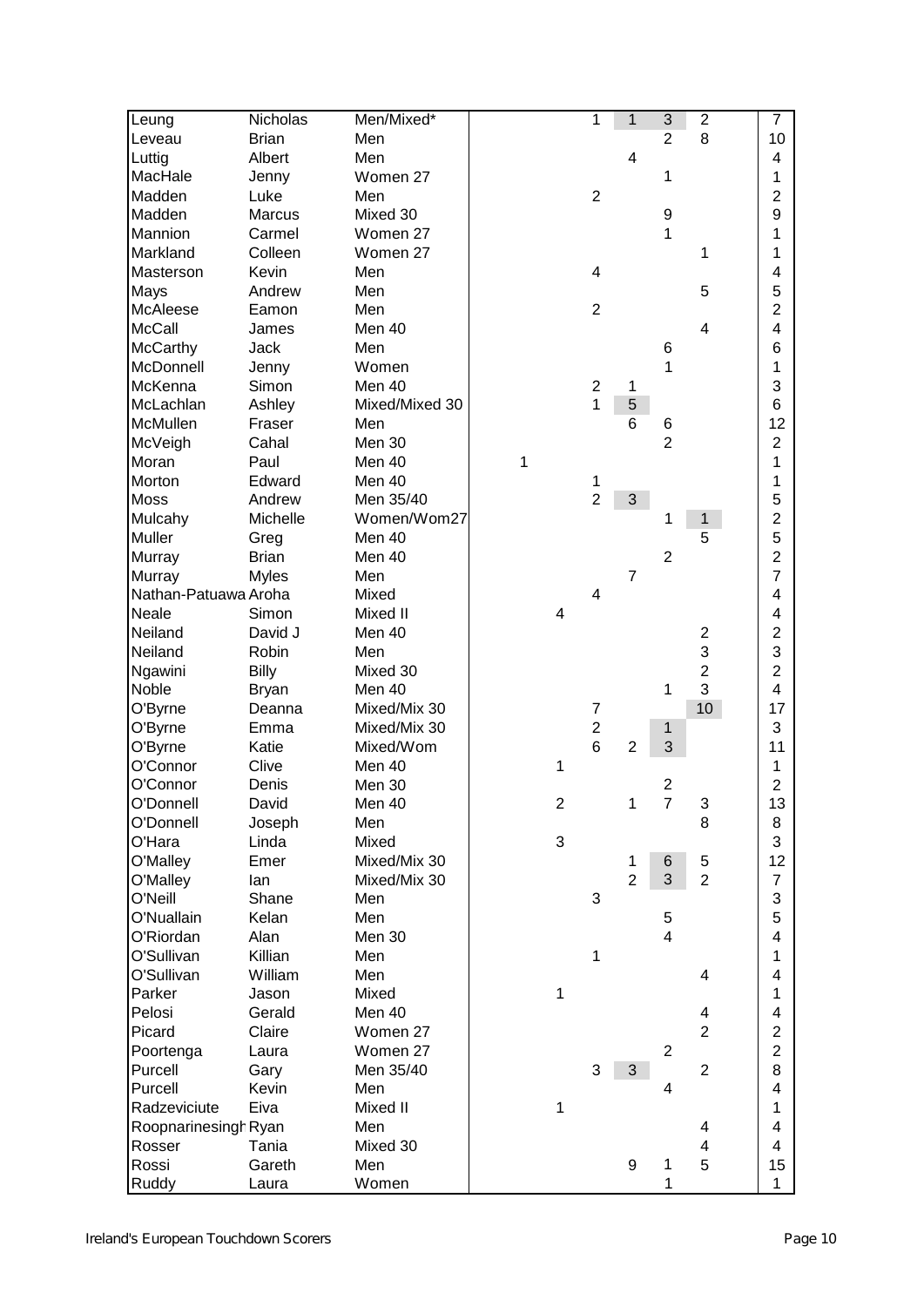| Selby         | Andrew       | Men 40       |                |                |                |                | $\overline{2}$ |                | $\overline{2}$ |  |
|---------------|--------------|--------------|----------------|----------------|----------------|----------------|----------------|----------------|----------------|--|
| Shore         | David        | Mixed II     |                | 4              |                |                |                |                | 4              |  |
| Simpson       | Nathan       | Mixed        |                | $\overline{7}$ | $\sqrt{3}$     |                |                |                | 10             |  |
| Slack         | Conor        | Men 30       |                |                |                |                | $\overline{2}$ |                | 2              |  |
| Smit          | Roelie       | Mixed 30     |                |                |                | 5              |                |                | 5              |  |
| Smith         | Dawn         | Mixed/Wom 27 |                |                |                |                |                | 1              | 2              |  |
| Smith         | Mark         | Men          |                |                | $\overline{2}$ |                |                |                | $\overline{2}$ |  |
| Smyth         | Maxine       | Mixed 30     |                |                |                | $\overline{2}$ |                |                | $\overline{2}$ |  |
| Speedy        | Adrienne     | Mixed II     |                |                |                |                |                |                |                |  |
| Springer      | Richard      | Men          |                |                |                | 3              |                |                | 3              |  |
| <b>Steele</b> | Michael      | Men 40       |                |                |                |                |                |                |                |  |
| <b>Styles</b> | Kevin        | Men 40       |                |                | 5              | $\overline{2}$ |                |                | 7              |  |
| Sullivan      | Richard      | Men          |                |                |                |                | 3              |                | 3              |  |
| Sweeney       | <b>Brian</b> | Men 40       | $\overline{2}$ | 3              | 4              |                |                |                | 9              |  |
| Swords        | Shane        | Mixed 30     |                |                |                | 3              |                |                | 3              |  |
| Tatham        | Amy          | Women 27     |                |                |                |                |                | 5              | 5              |  |
| Tau           | Shannon      | Mixed        |                | 10             | 11             |                |                |                | 21             |  |
| Tuataga       | Christina    | Mixed/Mix 30 |                | 2              | 2              |                | 1              | $\overline{7}$ | 12             |  |
| Vaevaemaki    | Karina       | Mixed        |                | 3              |                |                |                |                | 3              |  |
| White         | David        | Men 30       |                |                |                |                |                |                |                |  |
| Whitty        | Rob          | Men 40       |                |                |                |                | 4              |                | 4              |  |
| Wills         | Michael      | Mixed        |                |                | 7              |                |                |                | 7              |  |
| Woolfield     | Mark         | Men/Mixed 30 |                |                |                |                | $\overline{2}$ |                | 4              |  |
| Wyer          | Kevin        | Men 40       |                |                | $\overline{2}$ |                |                |                | 2              |  |
|               |              |              |                |                |                |                |                |                |                |  |

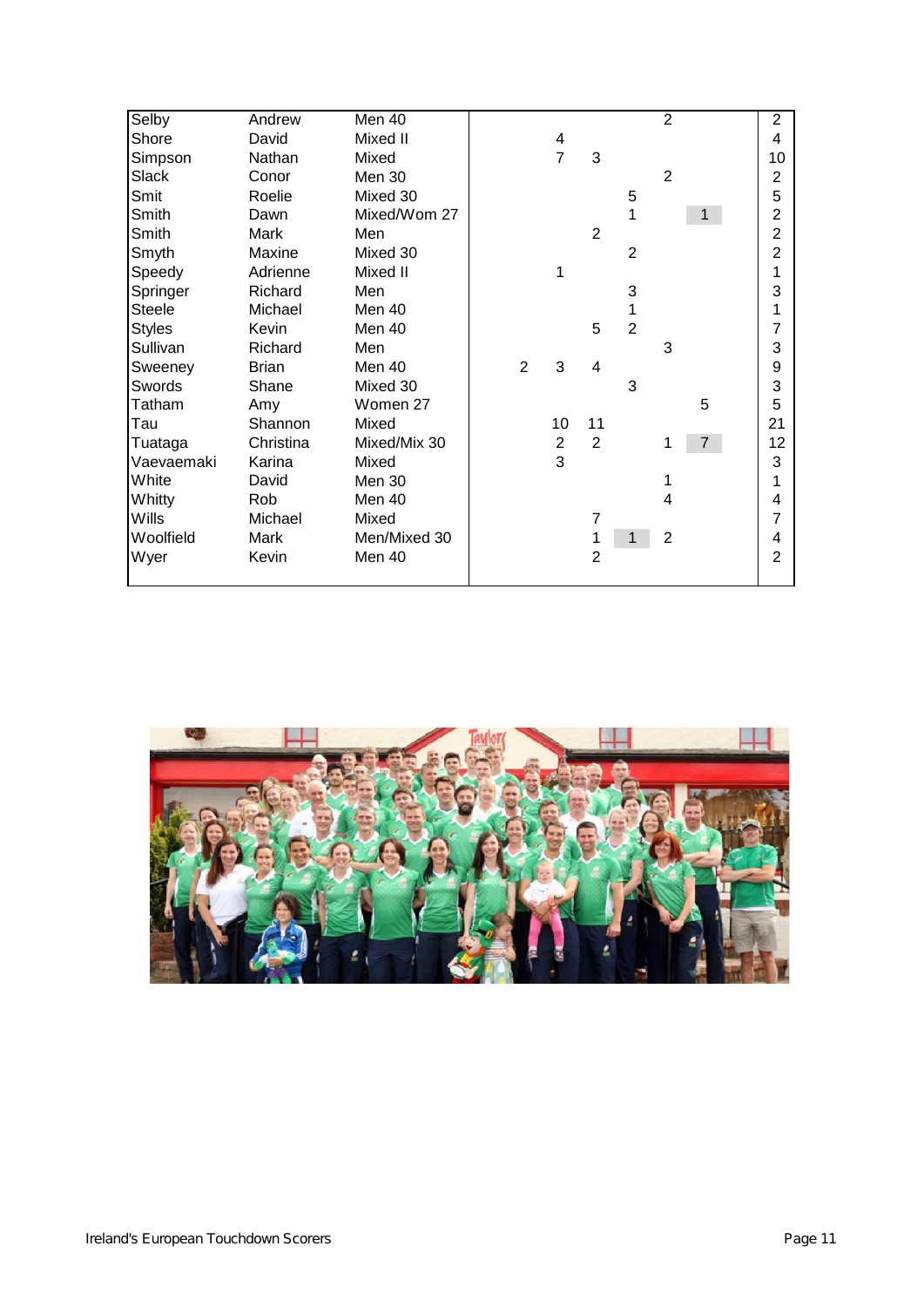## **HOME NATIONS TOUCHDOWN SCORERS**

2009 - Glasgow, Scotland 2013 - Dublin, Ireland

| <b>Leading Scorers</b> |         | <b>Division</b> | 2009 2013 | #  |
|------------------------|---------|-----------------|-----------|----|
| <b>Burke</b>           | Eoin    | Men 35          | 10        | 10 |
|                        |         |                 |           |    |
| Ennis                  | Frank   | Men 40          | 2<br>6    | 8  |
| O'Donnell              | David   | Men 40          | 5         | 6  |
| <b>Wills</b>           | Michael | Mixed 30        | 6         | 6  |
| <b>Stiles</b>          | Kevin   | Men 40          | 5         | 5  |
| Gorman                 | James   | Mixed 30        | 5         | 5  |
|                        |         |                 |           |    |

| <b>Last Name</b> | <b>First Name</b> | <b>Division</b> |                | 2009 2013        | #                       |  |
|------------------|-------------------|-----------------|----------------|------------------|-------------------------|--|
|                  |                   |                 |                |                  |                         |  |
| Agnew            | Garrett           | Men 40          |                | 4                | 4                       |  |
| Aldous           | Teresa            | Mixed           | 1              |                  | 1                       |  |
| Allen            | David             | Men 40          |                | 1                | 1                       |  |
| Ashe-Browne      | Peter             | Men 40          | 1              | $\overline{2}$   | 3                       |  |
| Beagon           | David             | Men             |                | 3                | 3                       |  |
| <b>Black</b>     | Federico          | Men 40          |                | 3                | 3                       |  |
| <b>Bradley</b>   | Paul              | <b>Men 35</b>   |                | 3                | 3                       |  |
| <b>Brennan</b>   | Dennis            | Mixed 30        |                | 3                | 3                       |  |
| <b>Brown</b>     | Matt              | <b>Men 35</b>   |                | $\overline{4}$   | $\overline{\mathbf{4}}$ |  |
| <b>Brown</b>     | Paul              | Men 40          | 3              |                  | 3                       |  |
| <b>Burke</b>     | Eoin              | <b>Men 35</b>   |                | 10               | 10                      |  |
| <b>Byrne</b>     | Eoin              | Men 35          |                | 3                | 3                       |  |
| Caldwell         | Sebastian         | Men             |                | 4                | 4                       |  |
| Camelleri        | Claire            | Mixed           |                | 1                | 1                       |  |
| Clancy           | Dermot            | Men 30          |                | 1                | 1                       |  |
| Clinch           | Harvey            | Men             |                | 1                | 1                       |  |
| Comerford        | Elizabeth         | Mixed           |                | 1                | 1                       |  |
| Condon           | David             | Mixed           |                | 4                | 4                       |  |
| Creig            | Mike              | Mixed 30        |                | 3                | 3                       |  |
| Dalton           | Craig             | Mixed           | 2              |                  | $\overline{2}$          |  |
| Darceaux         | <b>Boris</b>      | Men 40          | $\overline{2}$ |                  | $\overline{2}$          |  |
| De Paor          | Catriona          | Women           |                | 1                | 1                       |  |
| Dempsey          | Ciaran            | Men 35          |                | 1                | $\mathbf 1$             |  |
| <b>Devitt</b>    | Eddie             | Mixed           | 3              |                  | 3                       |  |
| Devitt           | Eddie             | Mixed 30        |                | 3                | 3                       |  |
| Doyle            | Abigail           | Mixed           |                | $\overline{2}$   | $\overline{2}$          |  |
| Elliot           | Philip            | Men 40          | 2              |                  | $\overline{2}$          |  |
| Ennis            | Frank             | Men 40          | 6              | $\overline{2}$   | 8                       |  |
| Fanning          | Garreth           | <b>Men 35</b>   |                | 1                | $\mathbf 1$             |  |
| Farinella        | Joe               | Men 35          |                | 1                | $\mathbf 1$             |  |
| Finn             | Aidan             | Men 35          |                | $\overline{2}$   | $\overline{c}$          |  |
| Fitzgerald       | <b>Brian</b>      | Men             |                | 1                | 1                       |  |
| Gibney           | Ronan             | Men 30          |                | 1                | 1                       |  |
| Gilbourne        | Peter             | Men 40          |                | 3                | 3                       |  |
| Glenn            | Alan              | Men             |                | 1                | $\mathbf{1}$            |  |
| Gorman           | Eimear            | Mixed 30        |                | 3                | 3                       |  |
| Gorman           | James             | Mixed 30        |                | 5                | 5                       |  |
| Greene           | Devin             | Mixed           |                | $\boldsymbol{2}$ | $\mathbf{2}$            |  |
| Hanby            | Louise            | Women           |                | 1                | $\mathbf{1}$            |  |
| Hankins          | Tim               | <b>Men 35</b>   |                | $\boldsymbol{2}$ | 2                       |  |
| Haugh            | Alan              | Men 30          |                | 1                | $\overline{1}$          |  |